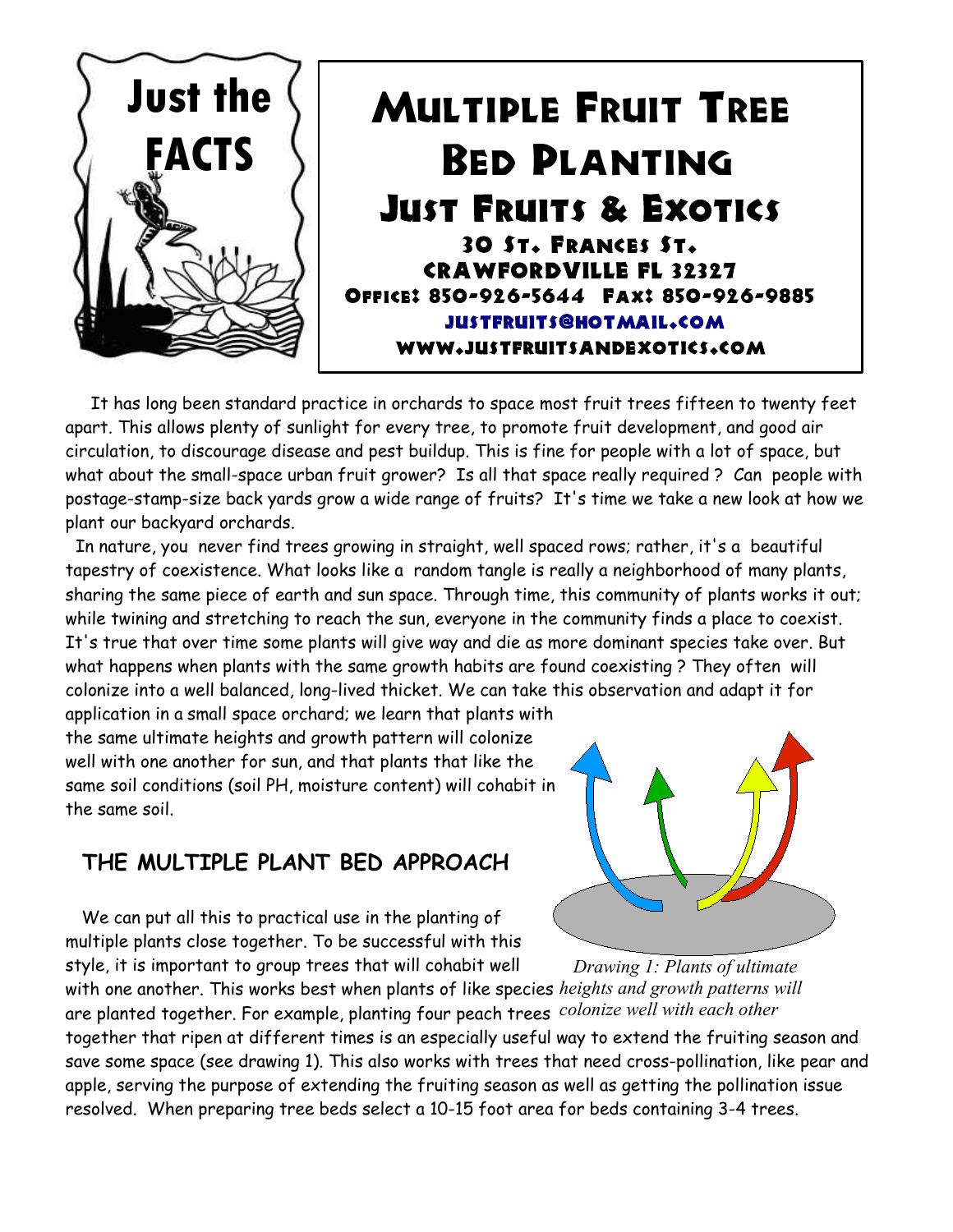# **SPACING TREES WITHIN THE GROUP**

### **MULTIPLE TREE BEDS**

To overcome the sun space issue it will be necessary to treat each tree planted in the group as if it were a branch on a multi trunked tree (see drawing 1). Multiple plantings of 3-4 trees work the best, as this allows good development of the canopy. Spacing within the tree group will depend on the vigor and type of fruit planted. Large trees like pecan and walnut will require more room between the plants, as opposed to smaller trees like peach and nectarine. Plants that sucker and spread like berries can be planted closer as they will all grow together over time. Consult the chart below to get some ideas on good plant spacing.

In order to maintain a healthy root zone in a grouping of trees, create a bed under the tree group that can be kept free of weeds and amended with organic material if needed. This area should be at least half the estimated size of the plants' future canopy. Maintaining a mulched bed under the entire canopy is best as this most mimics what is found in thriving wild colonies.

| SPACING PLANTS WITHIN GROUPS                                 |                                                        |                                                           |                                                                    |  |
|--------------------------------------------------------------|--------------------------------------------------------|-----------------------------------------------------------|--------------------------------------------------------------------|--|
| <b>LARGE SIZE TREES</b><br>SPACE 4 to 5 FEET<br><b>APART</b> | <b>MEDIUM SIZE</b><br>TREES SPACE 3 to 4<br>FEET APART | SMALL SIZE TREES<br>and SHRUBS SPACE 2<br>to 3 FEET APART | <b>HEDGE ROWS SPACE</b><br><b>BETWEEN PLANTS</b><br>-Banana 3 feet |  |
| -Black Walnut                                                | -Apple                                                 | -Banana                                                   | -Blackberry 2 feet                                                 |  |
| -Chestnut                                                    | -Large Citrus Oranges,                                 | -Pineapple Guava                                          | -Blueberry 3 feet                                                  |  |
| -Mandarin Melon Berry                                        | Lemons, Limes,                                         | -Pomegranate                                              | -Large Citrus 5 feet                                               |  |
| -Mulberry                                                    | Tangerines and                                         | -Small Citrus Kumquats,                                   | -Small Citrus 3 feet                                               |  |
| -Pecan                                                       | Grapefruit                                             | Limeguats, Calamondine                                    | -Elderberry 3 feet                                                 |  |
| -Quince                                                      | -Jujuba                                                |                                                           | -Goumi 3 feet                                                      |  |
| -Raisin Tree                                                 | -Loquat                                                | BERRIES SPACE 1 to                                        | -Loquat 5 feet                                                     |  |
|                                                              | -Mayhaw                                                | 2 FEET APART                                              | -Olives 5 feet                                                     |  |
| VINE SPACE 1 to 2                                            | -Olive                                                 | -Blackberry                                               | -Pineapple Guava 5 feet                                            |  |
| FEET APART                                                   | -Pawpaw                                                | -Blueberry                                                |                                                                    |  |
| -Kiwi                                                        | -Peach                                                 | -Elderberry                                               |                                                                    |  |
| -Grapes                                                      | -Pear                                                  | -Goumi                                                    |                                                                    |  |
|                                                              | -Persimmon                                             |                                                           |                                                                    |  |
|                                                              | -Plums                                                 |                                                           |                                                                    |  |

*Drawing 2: Two vines in the hole are trained in opposite direct along the trellis*



### **MULTIPLE PLANT VINE BEDS**

The technique of planting 2 varieties of vining fruits like grape and kiwi in the same planting bed will work if vines are planted 2-3 feet apart and the trunk of each vine is trained to grow in the opposite direction along the trellis. Prepare at least a 4x6-8 foot bed to accommodate 2 vines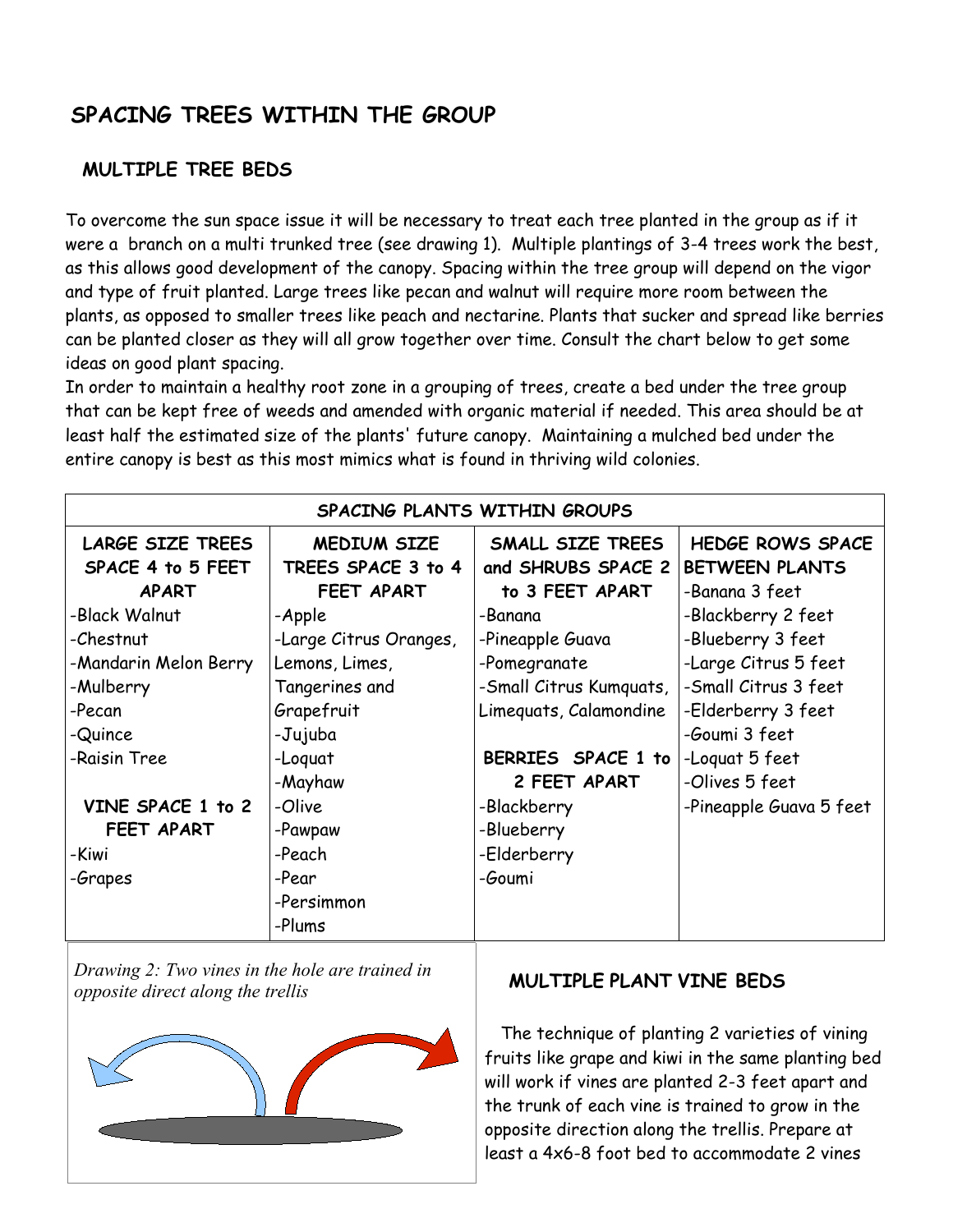#### **MULTIPLE PLANT HEDGE ROWS**

Many fruit trees are well suited for planting in hedge rows, when planted tightly together they form a lovely screen that works well in an edible landscape to block an unsightly view. Here's an example of a 50 foot long evergreen hedge of mixed fruit trees with plants on 5 foot centers



*Drawing 3: Berries are well suited to this form of planting. 3 varieties planted together will provide fruit throughout the summer*



#### **MULTIPLE PLANT BERRY BEDS**

Berry plants that produce suckers like blueberry and blackberry are especially well suited to this form of planting as the plants will readily grow over time into a multi caned clump of several varieties that will produce fruit throughout the season. Prepare at least a 4-6 foot bed that will accommodate 3-4 plants (see drawing 3).

### **PREPARING THE BED**

When planting multiple plants in a small area it is most important to maintain good soil nutrition. Test the soil PH of your planting area and adjust the top soil by tilling in lime or sulfur and iron to maintain the correct soil PH for the fruit you desire to grow. For poor sandy soils or tight clay soils it helps to amend the top soil in this area with a mixture of 2-4 inches of well

rotted manure, rotted hay or leaves for Lime Loving plants or 2-4 inches of peat moss, leaves, pine bark or hardwood bark for Acid Loving plants. Till your amendments thoroughly into the top 4-6 inches of your new planting bed, as this is the basis of creating a good top soil. Mulching the beds

yearly in the spring will continue the soil building process and keep competition with weeds for water and fertilizer from taking place.

# **PLANTING and PRUNING**

At planting angle the trunks in outward directions to allow the trees to find enough sun to nourish them (see drawing 4).

In addition to planting the trees correctly you will also need to maintain a life long system of pruning to insure the trees receive adequate sun and air flow. This



*Drawing 4: At planting, angle the trunks in outward directions*